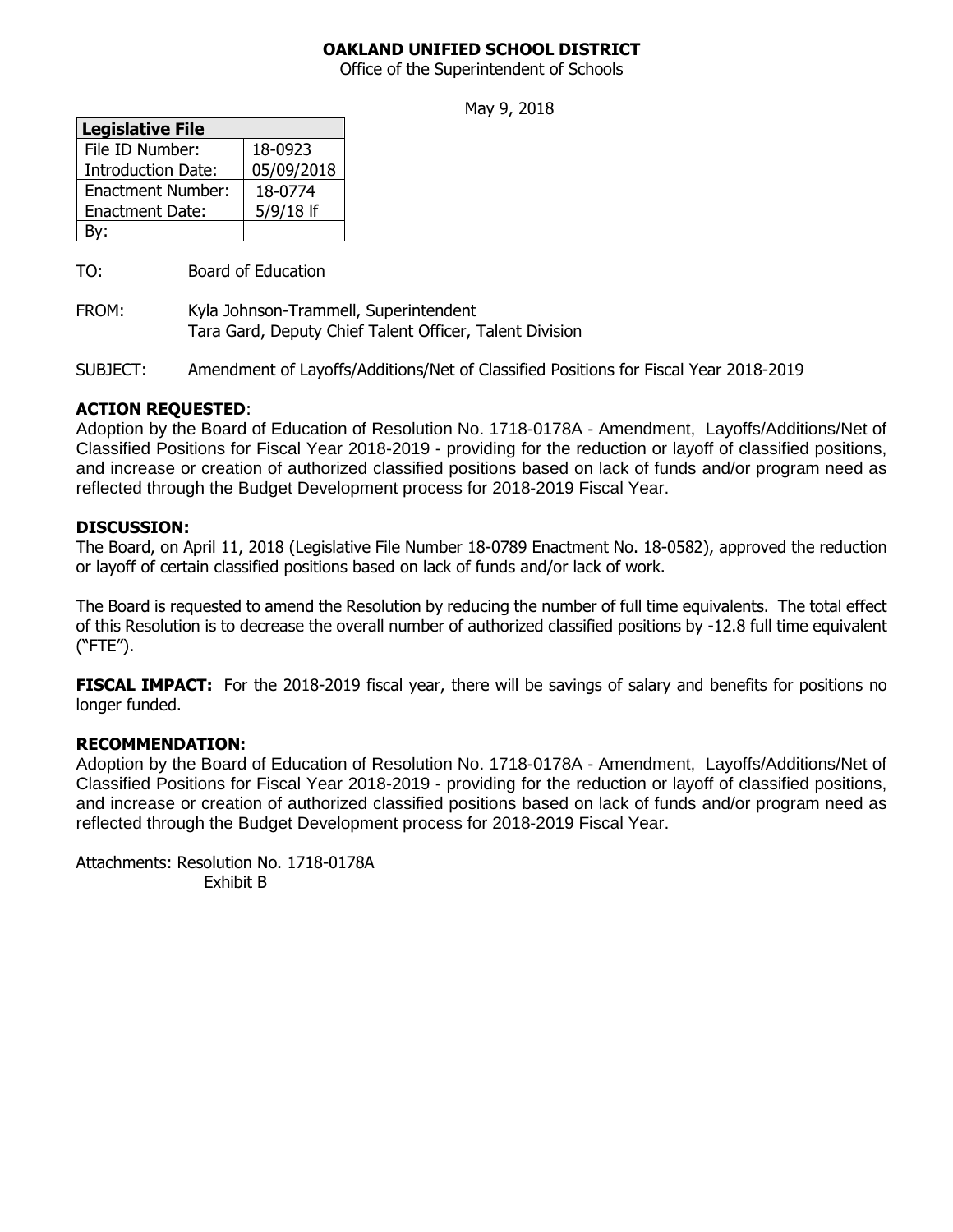#### **RESOLUTION OF THE BOARD OF EDUCATION OF THE OAKLAND UNIFIED SCHOOL DISTRICT Resolution No. 1718-0178A**

#### **-** Amendment Layoffs/Additions/Net of Classified Positions for Fiscal Year 2018-2019 -

**WHEREAS**, the District, impacted by the anticipated loss of revenue from the federal government and facing increased costs, must reduce its expenses in Fiscal Year 2017-2018 and ensure that expenditures are aligned with the District's Strategic Plan and budget priorities; and

**WHEREAS**, the primary mission of the District is to educate its early childhood, K-12 pupils with the annual resources, revenues at its disposal; and

**WHEREAS**, for Fiscal Year 2018-2019, based on an anticipated lack of funds and shifts in work to increase efficiencies, it is necessary for the District to streamline, reorganize, reduce and/or eliminate positions, in whole or in part; and

**WHEREAS**, Education Code Sections 45101, 45114, 45117, 45298 and 45308 require action by the Board of Education if services for classified staff are in good faith to be reduced or eliminated in order to permit the layoff of classified employees due to lack of funds and/or program need, and

**WHEREAS**, on April 11, 2018 (Legislative File Number 18-0789 Enacted No. 18-0582), approved the reduction or layoff of certain classified positions based on lack of funds and/or lack of work.

**NOW, THEREFORE, BE IT RESOLVED** that the Board of Education hereby determines that the following particular kinds of classified services or positions, labeled in the column "Eliminate" in Exhibit "B," attached and incorporated herein by reference as though fully set forth, shall be and hereby are eliminated due to lack of funds and/or lack of work effective 11:59 p.m., June 30, 2018; and

**BE IT FURTHER RESOLVED,** that the Board of Education authorizes the Superintendent of Schools or her designee to: (1) send appropriate notices to all classified employees whose positions are lost, reduced, or otherwise impacted by the foregoing elimination of positions; and (2) to take all proper steps pursuant to Education Code Sections 45117 and 45308 to reduce and/or eliminate said positions; and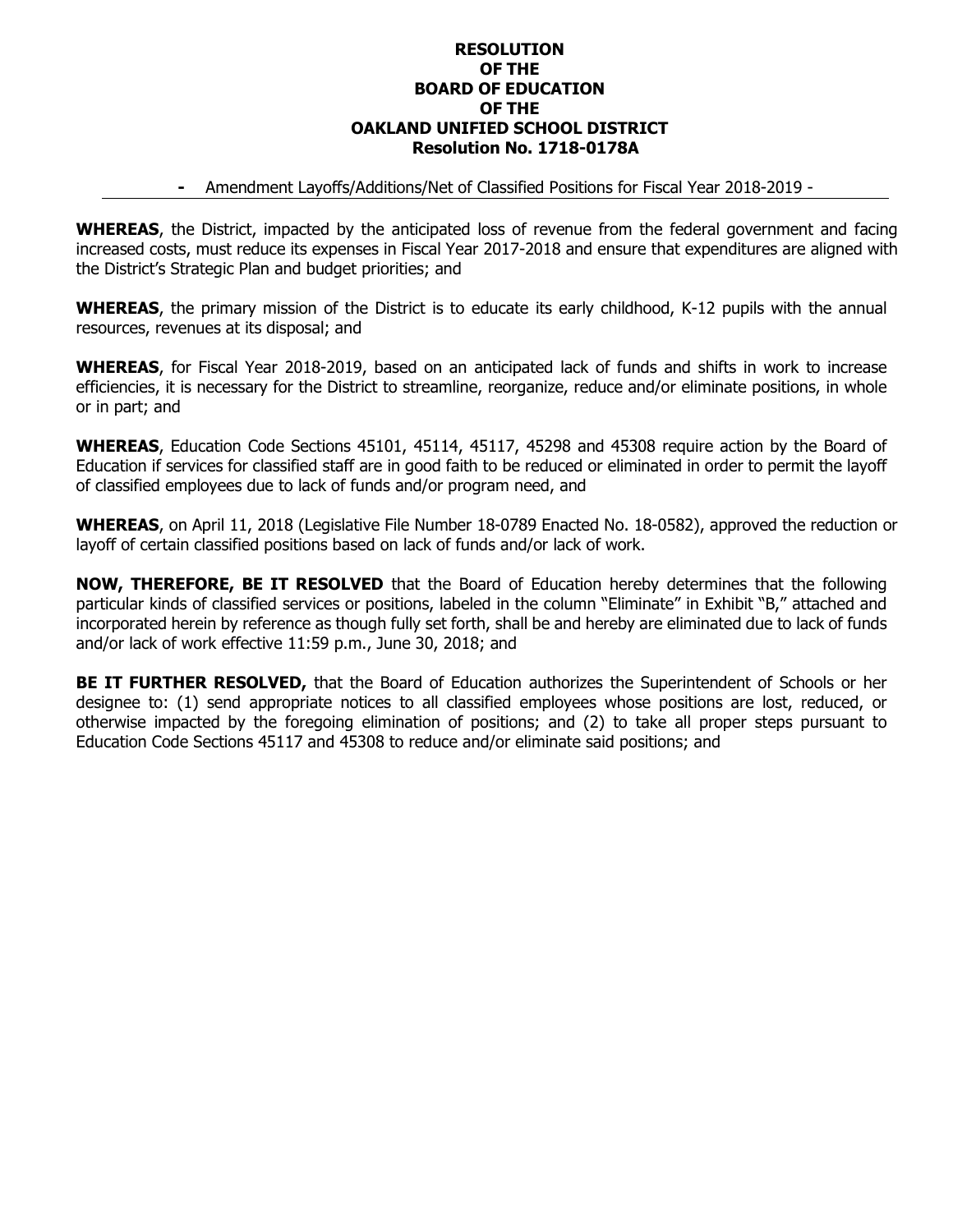**BE IT FURTHER RESOLVED,** in approving the foregoing Resolve clauses of this Resolution, the Board of Education intends that the position results labeled in the column "Net" in Exhibit "A" attached and incorporated herein by reference as though fully set forth, be achieved.

Passed by the following vote:

| PREFERENTIAL AYE:        | None                                                                              |
|--------------------------|-----------------------------------------------------------------------------------|
| <b>PREFERENTIAL NOE:</b> | Student Director Enasia McElvaine                                                 |
| PREFERENTIAL ABSTENTION: | Student Director Gema Quetzal                                                     |
| PREFERENTIAL RECUSE:     | None                                                                              |
| AYES:                    | Jody London, Nina Senn, Shanthi Gonzales, James Harris and<br>President Aimee Eng |
| NOES:                    | Roseann Torres and Vice President Jumoke Hinton Hodge                             |
| ABSTAINED:               | None                                                                              |
| <b>RECUSE:</b>           | None                                                                              |
| ABSENT:                  | None                                                                              |

#### **CERTIFICATION**

We, hereby, certify that the foregoing is a full, true and correct copy of a Resolution passed at a Regular Meeting of the Board of Education of the Oakland Unified School District held on May 9, 2018.

| <b>Legislative File</b>   |             |
|---------------------------|-------------|
| File ID Number:           | 18-0923     |
| <b>Introduction Date:</b> | 05/09/2018  |
| Enactment                 |             |
| Number:                   | 18-0774     |
| <b>Enactment Date:</b>    | $5/9/18$ If |
|                           |             |

# **OAKLAND UNIFIED SCHOOL DISTRICT**

Aimee Eng President, Board of Education

 $\overline{\phantom{a}}$ 

Kyla Johnson-Trammell Superintendent and Secretary, Board of Education

\_\_\_\_\_\_\_\_\_\_\_\_\_\_\_\_\_\_\_\_\_\_\_\_\_\_\_\_\_\_\_\_\_\_\_\_\_\_\_\_\_\_\_

Attachment – Exhibit "B"